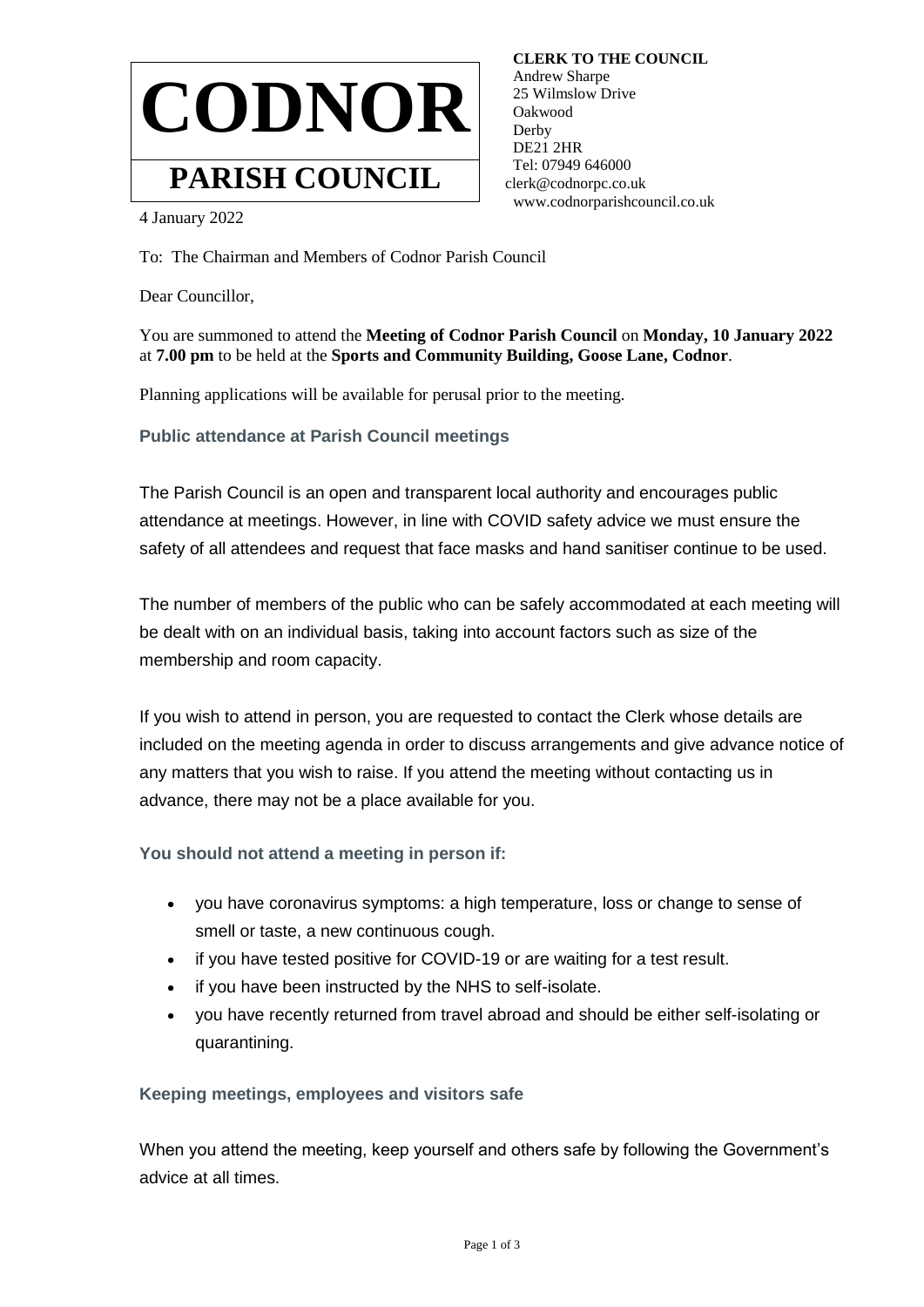In the event that we have to contact attendees after the meeting, we ask that you provide the Clerk with your name, email address and telephone number in advance of the meeting date. Your details will be held on record for 21 days from the date of the meeting and then they will be securely deleted.

Codnor Parish Council welcomes the use of social media, filming and recording at meetings, provided they do not disrupt or otherwise have an adverse effect on the meeting. Telephones and other such devices should be switched to silent mode or switched off completely. Oral reporting or commentary is not allowed within the meeting room but may be conducted from outside.

Any speaker not wishing to be filmed should make this clear at the start of their speech. The ruling of the Chairman at the meeting is final and may not be challenged.

Yours sincerely,

## *Andrew Sharpe* Andrew Sharpe **Clerk and Responsible Finance Officer**

Codnor Parish Council welcomes the use of social media, filming and recording at meetings, provided they do not disrupt or otherwise have an adverse effect on the meeting. Telephones and other such devices should be switched to silent mode or switched off completely. Oral reporting or commentary is not allowed within the meeting room but may be conducted from outside.

Any speaker not wishing to be filmed should make this clear at the start of their speech. The ruling of the Chairman at the meeting is final and may not be challenged.

## **AGENDA**

- 1 To receive apologies for absence
- 2 Declaration of Members Interests
	- (a) Members must ensure that they complete the Declarations of Interest sheet prior to the start of the meeting in respect of items other than Disclosable Pecuniary Interests and must indicate the action to be taken (i.e. to stay in the meeting, to leave the meeting or to stay in the meeting to make representations and then leave the meeting prior to any consideration or determination of the item).
	- (b) Where a member indicates that they have an interest, but wish to make representations regarding the item before leaving the meeting, those representations must be made under item (c) of Public Speaking.

## 3 Public Speaking – (15 Minutes)

- (a) A period of not more than 15 minutes will be made available for members of the public and members of the Council to comment on any matter.
- (b) If the Police Liaison Officer, a County Council or District Council member is in attendance they will be given the opportunity to raise any relevant matter.
- (c) Members declaring an interest other than a Disclosable Pecuniary Interest who wish to make representations or give evidence under the National Association of Local Councils' (NALC) Code of Conduct shall do so at this stage.